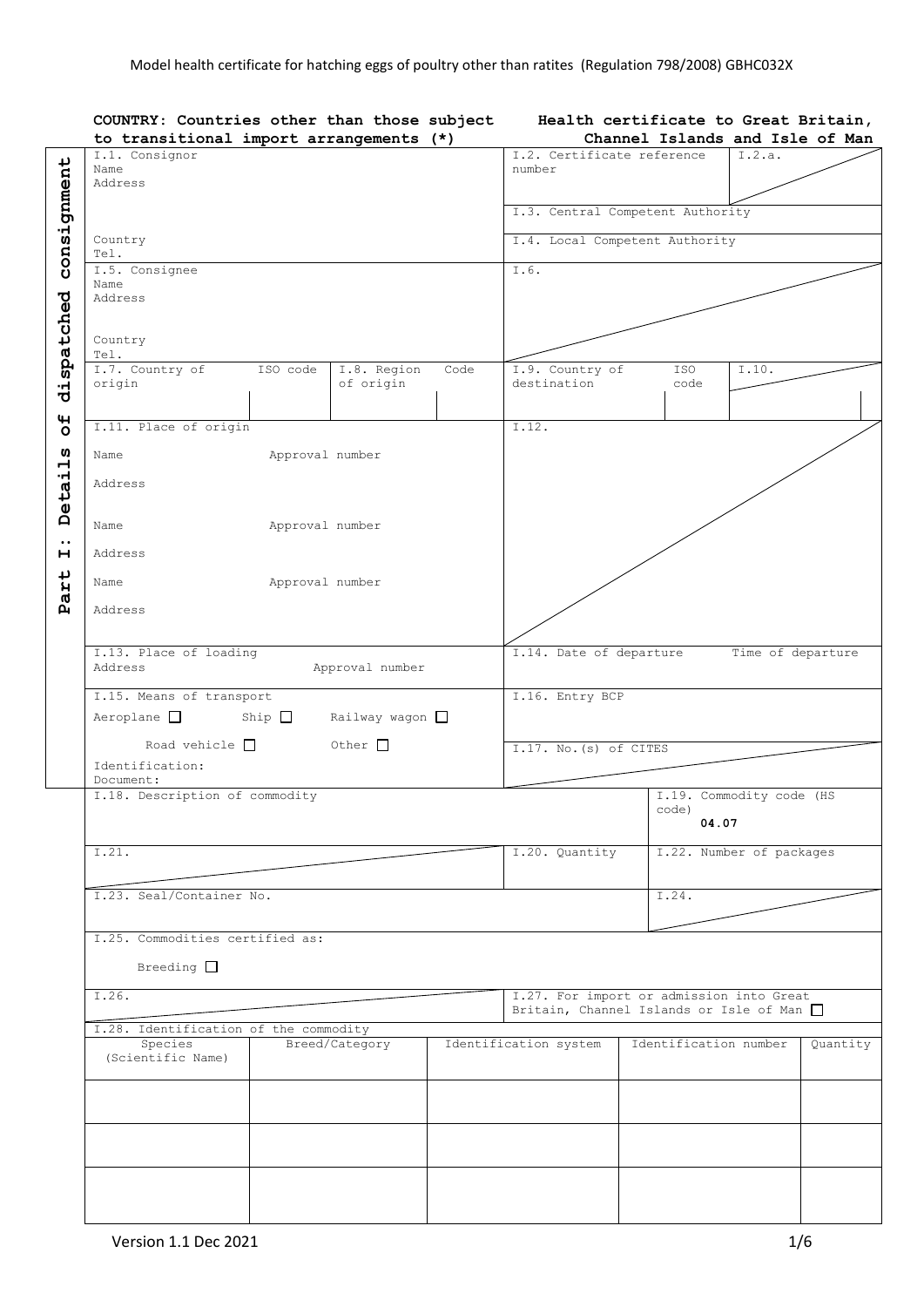## **COUNTRY: Countries other than those subject to transitional import arrangements (\*)**

**HEP (hatching eggs of poultry other than ratites) GBHC032X**

|                                             | II.<br>Health information           |                                                                                                                                                                                                                                                                                                                                     |                                                                                                                                                                                            |                                                                                                                                                                                                                                                    |                                                     | II.a Certificate reference                                                                                                                                                                                                                                                                                                                                                  | --------<br>II.b. |  |  |  |
|---------------------------------------------|-------------------------------------|-------------------------------------------------------------------------------------------------------------------------------------------------------------------------------------------------------------------------------------------------------------------------------------------------------------------------------------|--------------------------------------------------------------------------------------------------------------------------------------------------------------------------------------------|----------------------------------------------------------------------------------------------------------------------------------------------------------------------------------------------------------------------------------------------------|-----------------------------------------------------|-----------------------------------------------------------------------------------------------------------------------------------------------------------------------------------------------------------------------------------------------------------------------------------------------------------------------------------------------------------------------------|-------------------|--|--|--|
|                                             |                                     |                                                                                                                                                                                                                                                                                                                                     |                                                                                                                                                                                            |                                                                                                                                                                                                                                                    |                                                     | number                                                                                                                                                                                                                                                                                                                                                                      |                   |  |  |  |
|                                             |                                     |                                                                                                                                                                                                                                                                                                                                     |                                                                                                                                                                                            |                                                                                                                                                                                                                                                    |                                                     |                                                                                                                                                                                                                                                                                                                                                                             |                   |  |  |  |
|                                             |                                     |                                                                                                                                                                                                                                                                                                                                     |                                                                                                                                                                                            |                                                                                                                                                                                                                                                    |                                                     |                                                                                                                                                                                                                                                                                                                                                                             |                   |  |  |  |
| ication                                     | II.1.                               | Animal health attestation                                                                                                                                                                                                                                                                                                           |                                                                                                                                                                                            |                                                                                                                                                                                                                                                    |                                                     |                                                                                                                                                                                                                                                                                                                                                                             |                   |  |  |  |
| $\ddot{ }$<br>erti                          |                                     |                                                                                                                                                                                                                                                                                                                                     | eggs(') described in this certificate:                                                                                                                                                     |                                                                                                                                                                                                                                                    |                                                     | I, the undersigned official veterinarian, hereby certify that the hatching                                                                                                                                                                                                                                                                                                  |                   |  |  |  |
|                                             | II.1.1                              |                                                                                                                                                                                                                                                                                                                                     |                                                                                                                                                                                            |                                                                                                                                                                                                                                                    | meet the provisions of Directive 2009/158/EC;       |                                                                                                                                                                                                                                                                                                                                                                             |                   |  |  |  |
| Ű<br>$\ddot{\phantom{0}}\phantom{0}\bullet$ | II.1.2                              |                                                                                                                                                                                                                                                                                                                                     |                                                                                                                                                                                            |                                                                                                                                                                                                                                                    | come from flocks which have remained on:            |                                                                                                                                                                                                                                                                                                                                                                             |                   |  |  |  |
| н                                           | $(2)$ $(3)$ either                  |                                                                                                                                                                                                                                                                                                                                     |                                                                                                                                                                                            |                                                                                                                                                                                                                                                    |                                                     |                                                                                                                                                                                                                                                                                                                                                                             |                   |  |  |  |
| н<br>ب                                      | $({}^{3})$ $({}^{4})$ or            |                                                                                                                                                                                                                                                                                                                                     |                                                                                                                                                                                            |                                                                                                                                                                                                                                                    |                                                     |                                                                                                                                                                                                                                                                                                                                                                             |                   |  |  |  |
| Ĥ<br>ർ<br>д                                 |                                     | for at least three months. Where the flocks from which the hatching eggs<br>come were imported into the country, territory, zone or compartment of<br>origin, this took place in accordance with veterinary conditions at least<br>as strict as the relevant requirements of Directive 2009/158/EC and any<br>subsidiary Decisions; |                                                                                                                                                                                            |                                                                                                                                                                                                                                                    |                                                     |                                                                                                                                                                                                                                                                                                                                                                             |                   |  |  |  |
|                                             | TT.1.3                              | come from:                                                                                                                                                                                                                                                                                                                          |                                                                                                                                                                                            |                                                                                                                                                                                                                                                    |                                                     |                                                                                                                                                                                                                                                                                                                                                                             |                   |  |  |  |
|                                             | $(^{2})$ $(^{3})$ $(^{9})$ either   |                                                                                                                                                                                                                                                                                                                                     |                                                                                                                                                                                            |                                                                                                                                                                                                                                                    |                                                     |                                                                                                                                                                                                                                                                                                                                                                             |                   |  |  |  |
|                                             | $(3)(4)$ or                         |                                                                                                                                                                                                                                                                                                                                     |                                                                                                                                                                                            |                                                                                                                                                                                                                                                    |                                                     |                                                                                                                                                                                                                                                                                                                                                                             |                   |  |  |  |
|                                             |                                     |                                                                                                                                                                                                                                                                                                                                     |                                                                                                                                                                                            |                                                                                                                                                                                                                                                    |                                                     |                                                                                                                                                                                                                                                                                                                                                                             |                   |  |  |  |
|                                             |                                     | free                                                                                                                                                                                                                                                                                                                                | which, at the date of issue of this certificate, was (were)<br>(a)<br>from Newcastle disease as defined in Regulation (EC) No<br>798/2008;                                                 |                                                                                                                                                                                                                                                    |                                                     |                                                                                                                                                                                                                                                                                                                                                                             |                   |  |  |  |
|                                             |                                     | (b)                                                                                                                                                                                                                                                                                                                                 |                                                                                                                                                                                            |                                                                                                                                                                                                                                                    |                                                     | where a surveillance programme for avian influenza<br>according to Regulation (EC) No 798/2008 is carried out;                                                                                                                                                                                                                                                              |                   |  |  |  |
|                                             | II.1.4                              | come from:                                                                                                                                                                                                                                                                                                                          |                                                                                                                                                                                            |                                                                                                                                                                                                                                                    |                                                     |                                                                                                                                                                                                                                                                                                                                                                             |                   |  |  |  |
|                                             | $(2)$ $(3)$ either                  |                                                                                                                                                                                                                                                                                                                                     |                                                                                                                                                                                            |                                                                                                                                                                                                                                                    |                                                     |                                                                                                                                                                                                                                                                                                                                                                             |                   |  |  |  |
|                                             | $(^{3})$ $(^{4})$ or                |                                                                                                                                                                                                                                                                                                                                     |                                                                                                                                                                                            |                                                                                                                                                                                                                                                    |                                                     |                                                                                                                                                                                                                                                                                                                                                                             |                   |  |  |  |
|                                             |                                     | $(3)$ either                                                                                                                                                                                                                                                                                                                        | [II.1.4.1 which, at the date of issue of this certificate was<br>(were) free from highly pathogenic and low<br>pathogenic avian influenza as defined in Regulation<br>$(EC)$ No 798/2008;] |                                                                                                                                                                                                                                                    |                                                     |                                                                                                                                                                                                                                                                                                                                                                             |                   |  |  |  |
|                                             |                                     | $(3)$ or<br>an                                                                                                                                                                                                                                                                                                                      |                                                                                                                                                                                            | [II.1.4.1 which, at the date of issue of this certificate was<br>(were) free from highly pathogenic avian influenza<br>as defined in Requlation (EC) No 798/2008, and were<br>derived from parent flocks which have been kept in<br>establishment: |                                                     |                                                                                                                                                                                                                                                                                                                                                                             |                   |  |  |  |
|                                             |                                     |                                                                                                                                                                                                                                                                                                                                     |                                                                                                                                                                                            |                                                                                                                                                                                                                                                    |                                                     |                                                                                                                                                                                                                                                                                                                                                                             |                   |  |  |  |
|                                             |                                     |                                                                                                                                                                                                                                                                                                                                     |                                                                                                                                                                                            |                                                                                                                                                                                                                                                    |                                                     | (a) in which low pathogenic avian influenza has<br>not been present within the last 30 days prior<br>to the time of collection of the eggs;                                                                                                                                                                                                                                 |                   |  |  |  |
|                                             |                                     |                                                                                                                                                                                                                                                                                                                                     |                                                                                                                                                                                            | (b)                                                                                                                                                                                                                                                | establishment;                                      | located in an area which is not placed under<br>official veterinary restrictions by the<br>competent authority in relation to an<br>outbreak of low pathogenic avian influenza<br>and in any case around which within a 1 km<br>radius low pathogenic avian influenza has not<br>been present within the last 30 days prior to<br>the time of collection of the eggs on any |                   |  |  |  |
|                                             |                                     |                                                                                                                                                                                                                                                                                                                                     |                                                                                                                                                                                            | (c)                                                                                                                                                                                                                                                | of the eggs;]                                       | where there has been no epidemiological link<br>to an establishment where low pathogenic<br>avian influenza has been present within the<br>last 30 days prior to the time of collection                                                                                                                                                                                     |                   |  |  |  |
|                                             | II.1.5                              |                                                                                                                                                                                                                                                                                                                                     | were derived from parent flocks which:                                                                                                                                                     |                                                                                                                                                                                                                                                    |                                                     |                                                                                                                                                                                                                                                                                                                                                                             |                   |  |  |  |
|                                             | $(3)$ either                        |                                                                                                                                                                                                                                                                                                                                     |                                                                                                                                                                                            |                                                                                                                                                                                                                                                    | [have not been vaccinated against avian influenza;] |                                                                                                                                                                                                                                                                                                                                                                             |                   |  |  |  |
|                                             | $(3)$ or                            |                                                                                                                                                                                                                                                                                                                                     |                                                                                                                                                                                            |                                                                                                                                                                                                                                                    |                                                     | [have been vaccinated against avian influenza in accordance with a<br>vaccination plan under Regulation (EC) No 798/2008 using:                                                                                                                                                                                                                                             |                   |  |  |  |
|                                             | (name and type of used vaccine (s)) |                                                                                                                                                                                                                                                                                                                                     |                                                                                                                                                                                            |                                                                                                                                                                                                                                                    |                                                     |                                                                                                                                                                                                                                                                                                                                                                             |                   |  |  |  |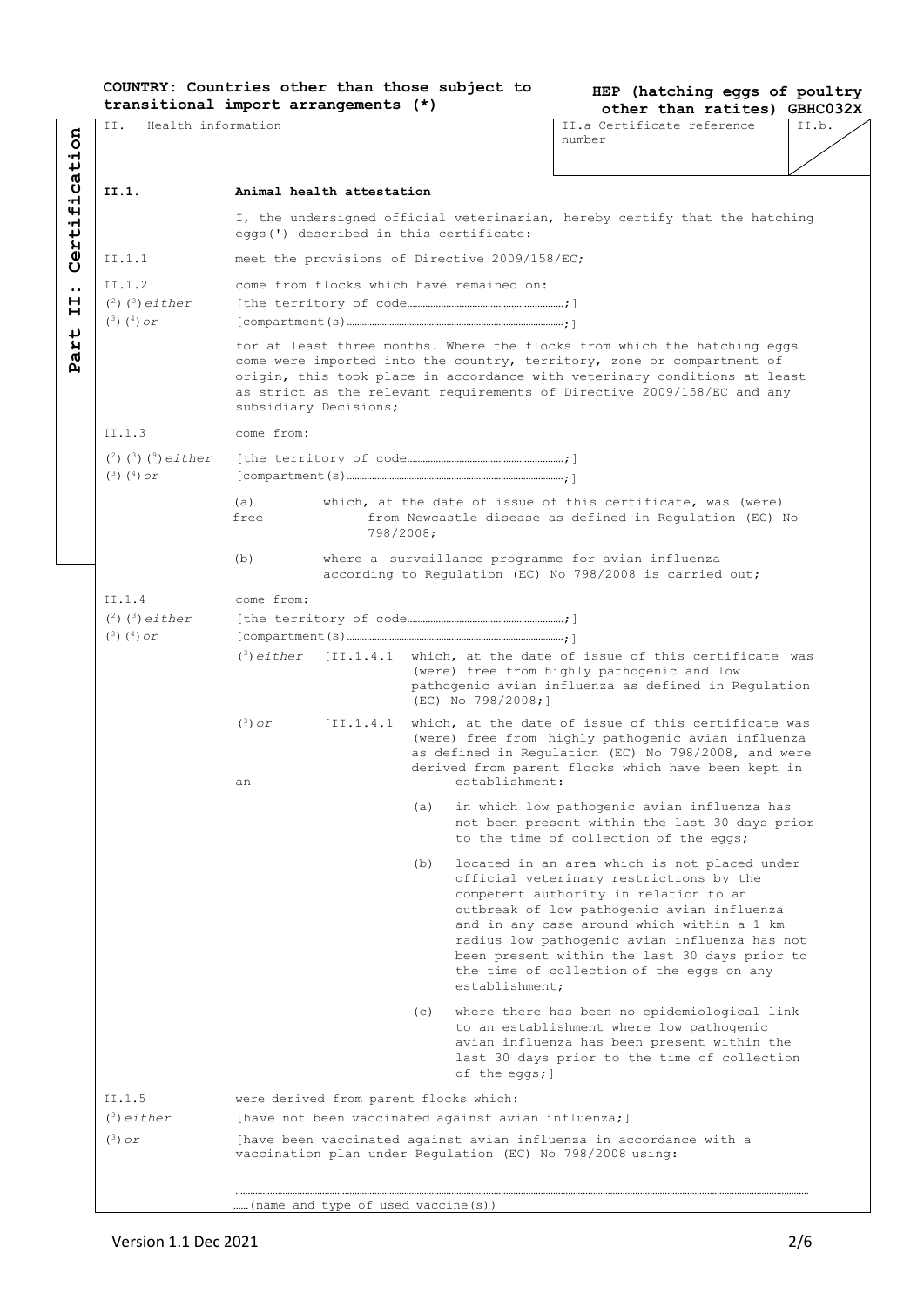|  |                                         |  |  | COUNTRY: Countries other than those subject |
|--|-----------------------------------------|--|--|---------------------------------------------|
|  | to transitional import arrangements (*) |  |  |                                             |

| HEP (hatching eggs of poultry other |  |                           |  |
|-------------------------------------|--|---------------------------|--|
|                                     |  | $+$ han ratitool CRHCO32Y |  |

|                            |                                           | to transitional import arrangements (*) |                                        |                                                                                                                                                                                                                                                                                               |                 | than ratites) GBHC032X                                                      |
|----------------------------|-------------------------------------------|-----------------------------------------|----------------------------------------|-----------------------------------------------------------------------------------------------------------------------------------------------------------------------------------------------------------------------------------------------------------------------------------------------|-----------------|-----------------------------------------------------------------------------|
|                            | IT. Health information                    |                                         |                                        | II.a. Certificate<br>reference number                                                                                                                                                                                                                                                         |                 | II.b.                                                                       |
|                            |                                           |                                         |                                        |                                                                                                                                                                                                                                                                                               |                 |                                                                             |
| II.1.6                     |                                           | come from flocks which:                 |                                        |                                                                                                                                                                                                                                                                                               |                 |                                                                             |
|                            | (a)                                       |                                         |                                        | have been examined at the date of issue of this certificate and showed no                                                                                                                                                                                                                     |                 |                                                                             |
|                            |                                           |                                         |                                        | clinical signs of or grounds for suspecting any disease;                                                                                                                                                                                                                                      |                 |                                                                             |
|                            | (b)                                       |                                         |                                        | have been kept for at least six weeks immediately prior to import to<br>Great Britain in the establishment (s) defined in Box I.11 of Part I,<br>officially approved in accordance with requirements that are at least<br>equivalent to those laid down in Annex II to Directive 2009/158/EC: |                 |                                                                             |
|                            |                                           |                                         |                                        | the approval of which has not been suspended or withdrawn;                                                                                                                                                                                                                                    |                 |                                                                             |
|                            |                                           |                                         |                                        | which is (are) not subject to any animal health restriction;                                                                                                                                                                                                                                  |                 |                                                                             |
|                            |                                           |                                         | the previous 30 days;                  | within a 10 km radius of which, including, where appropriate, the<br>territory of a neighbouring country, there has been no outbreak of<br>highly pathogenic avian influenza or Newcastle disease for at least                                                                                |                 |                                                                             |
|                            | (C)                                       |                                         | certificate or with wild birds;        | during the period mentioned in $(b)$ , have had no contact with<br>poultry not meeting the requirements laid down in this                                                                                                                                                                     |                 |                                                                             |
|                            | (d)                                       |                                         |                                        | have undergone a disease surveillance programme for:                                                                                                                                                                                                                                          |                 |                                                                             |
|                            | $(3)$ either                              |                                         |                                        | [Salmonella Pullorum, S. Gallinarum and Mycoplasma gallisepticum (fowls);]                                                                                                                                                                                                                    |                 |                                                                             |
|                            | $(3)$ or                                  | (turkeys);]                             |                                        | [Salmonella arizonae (serogroup $0:18(K)$ ), S. Pullorum and S.<br>Gallinarum, Mycoplasma meleagridis and M. gallisepticum                                                                                                                                                                    |                 |                                                                             |
|                            | $(3)$ or                                  |                                         | pheasants, partridges and ducks); ]    | [Salmonella Pullorum and S. Gallinarum (guinea fowls, quails,                                                                                                                                                                                                                                 |                 |                                                                             |
|                            |                                           |                                         |                                        | in accordance with Chapter Ill of Annex II to Directive<br>$2009/158/EC$ and were not found to be infected, or showed any<br>grounds for suspecting infection, by these agents;                                                                                                               |                 |                                                                             |
| $(3)$ either               | [ (e)                                     |                                         |                                        | have not been vaccinated against Newcastle disease; ]                                                                                                                                                                                                                                         |                 |                                                                             |
| $(3)$ or                   | (e)                                       |                                         |                                        | have been vaccinated against Newcastle disease:                                                                                                                                                                                                                                               |                 |                                                                             |
|                            | Identification of the Aqe of the<br>flock | birds                                   | Date of<br>vaccination<br>[dd/mm/yyyy] | Name and type (live<br>or inactivated) of ND<br>virus strain used in<br>vaccine(s)                                                                                                                                                                                                            | Batch<br>number | Name and<br>manufacturer of<br>vaccine                                      |
|                            |                                           |                                         |                                        |                                                                                                                                                                                                                                                                                               |                 |                                                                             |
| $(^7)$ and/or $\lceil$ (f) |                                           |                                         |                                        | have been vaccinated using officially approved vaccines:                                                                                                                                                                                                                                      |                 |                                                                             |
|                            | Identification of<br>the flock            | Age of the<br>birds                     | Date of<br>vaccination<br>[dd/mm/yyyy] | Vaccinated<br>against                                                                                                                                                                                                                                                                         | Batch<br>number | Name,<br>manufacturer,<br>and type of<br>officially<br>approved<br>vaccines |
|                            |                                           |                                         |                                        |                                                                                                                                                                                                                                                                                               |                 |                                                                             |
| $(8)$ II.1.7               |                                           |                                         |                                        | have been marked as indicated in point I.28 of the certificate using                                                                                                                                                                                                                          |                 |                                                                             |
|                            |                                           |                                         |                                        |                                                                                                                                                                                                                                                                                               |                 |                                                                             |
|                            |                                           |                                         |                                        |                                                                                                                                                                                                                                                                                               |                 |                                                                             |
| II.1.8                     |                                           |                                         |                                        |                                                                                                                                                                                                                                                                                               |                 |                                                                             |
|                            |                                           |                                         |                                        |                                                                                                                                                                                                                                                                                               |                 |                                                                             |

 $\overline{1}$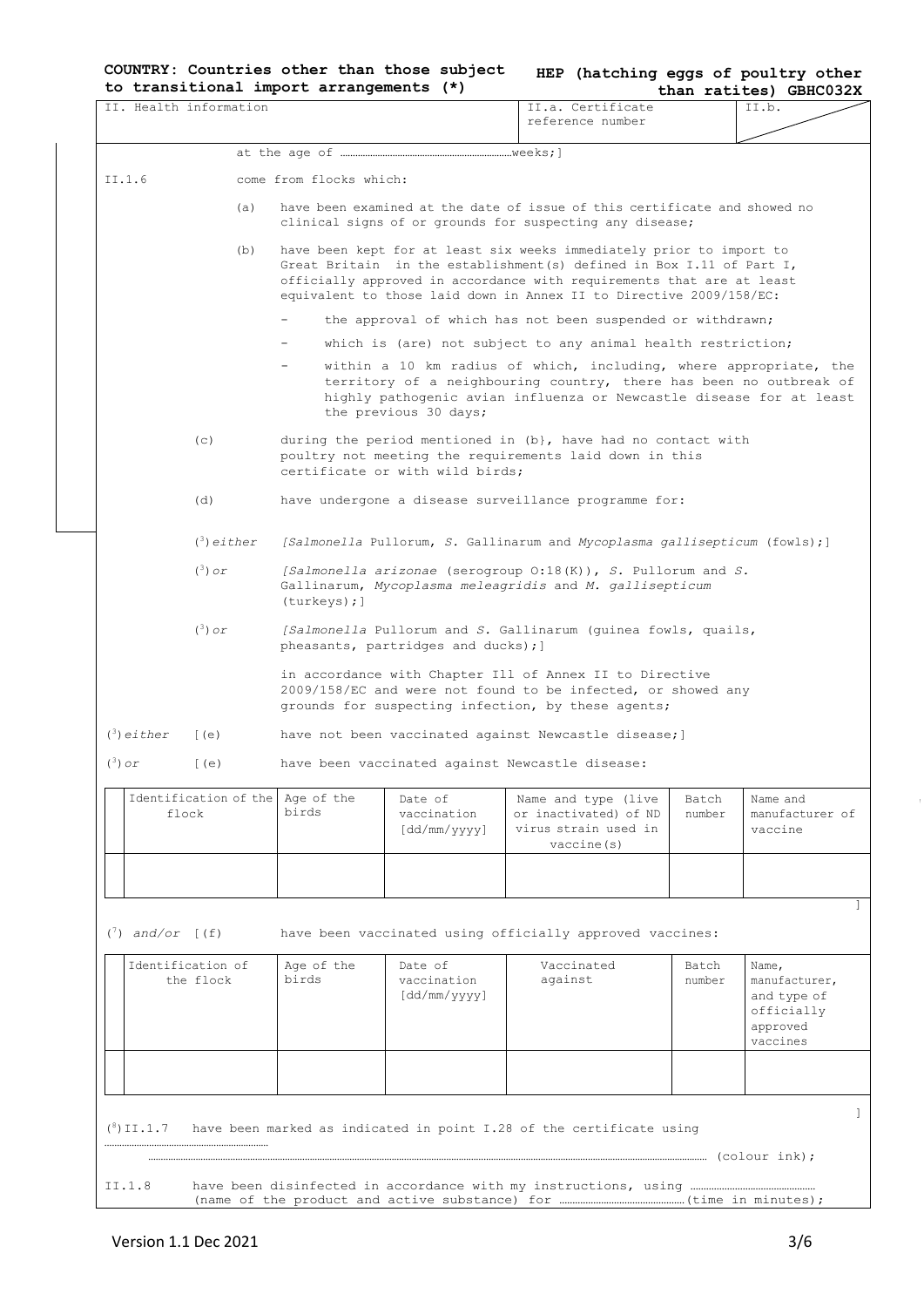**COUNTRY: Countries other than those subject to transitional import arrangements (\*) HEP (hatching eggs of poultry other** 

|                          |                       | to transitional import arrangements (*) |                                                                                |                                                                                                                                                                            |                 | than ratites) GBHC032X   |  |
|--------------------------|-----------------------|-----------------------------------------|--------------------------------------------------------------------------------|----------------------------------------------------------------------------------------------------------------------------------------------------------------------------|-----------------|--------------------------|--|
| II. Health information   |                       |                                         |                                                                                | II.a. Certificate                                                                                                                                                          |                 | II.b.                    |  |
|                          |                       |                                         |                                                                                | reference number                                                                                                                                                           |                 |                          |  |
|                          |                       |                                         |                                                                                |                                                                                                                                                                            |                 |                          |  |
|                          |                       |                                         |                                                                                |                                                                                                                                                                            |                 |                          |  |
|                          |                       |                                         |                                                                                |                                                                                                                                                                            |                 |                          |  |
| II.1.9                   |                       |                                         |                                                                                |                                                                                                                                                                            |                 |                          |  |
| II.1.10                  |                       |                                         |                                                                                | have been examined at the date of issue of this certificate and showed no                                                                                                  |                 |                          |  |
|                          |                       |                                         | clinical signs of or grounds for suspecting any disease.                       |                                                                                                                                                                            |                 |                          |  |
| II.2.                    |                       | Public health additional quarantees     |                                                                                |                                                                                                                                                                            |                 |                          |  |
|                          |                       |                                         |                                                                                |                                                                                                                                                                            |                 |                          |  |
| $(5)$ II.2.1             |                       |                                         |                                                                                | The Salmonella control programme referred to in Article 10 of Regulation (EC) No                                                                                           |                 |                          |  |
|                          |                       |                                         |                                                                                | 2160/2003 and the specific requirements for the use of antimicrobials and vaccines in<br>Regulation (EC) No 1177/2006, have been applied to the parent flock of origin and |                 |                          |  |
|                          |                       |                                         |                                                                                | this parent flock has been tested for Salmonella serotypes of public health                                                                                                |                 |                          |  |
|                          | significance:         |                                         |                                                                                |                                                                                                                                                                            |                 |                          |  |
|                          | Identification of the | Age of the                              |                                                                                | Date of last sampling of the flock from                                                                                                                                    |                 | Result of all testing in |  |
| flock                    |                       | birds                                   | which the testing result is known                                              |                                                                                                                                                                            | the flock $(6)$ |                          |  |
|                          |                       |                                         | [dd/mm/yyyy]                                                                   |                                                                                                                                                                            | positive        | negative                 |  |
|                          |                       |                                         |                                                                                |                                                                                                                                                                            |                 |                          |  |
|                          |                       |                                         |                                                                                |                                                                                                                                                                            |                 |                          |  |
|                          |                       |                                         |                                                                                |                                                                                                                                                                            |                 |                          |  |
|                          |                       |                                         |                                                                                |                                                                                                                                                                            |                 |                          |  |
|                          |                       |                                         |                                                                                |                                                                                                                                                                            |                 |                          |  |
| $(5)$ [II.2.2]           |                       |                                         | control programme referred to in point II.2.1.]                                | Neither Salmonella Enteritidis nor Salmonella Typhimurium were detected within the                                                                                         |                 |                          |  |
|                          |                       |                                         |                                                                                |                                                                                                                                                                            |                 |                          |  |
| II.3                     |                       | Animal health additional quarantees     |                                                                                |                                                                                                                                                                            |                 |                          |  |
|                          |                       |                                         |                                                                                |                                                                                                                                                                            |                 |                          |  |
|                          |                       |                                         |                                                                                | I, the undersigned official veterinarian, further certify that:                                                                                                            |                 |                          |  |
| $(10)$ [II.3.1]          |                       |                                         |                                                                                | the hatching eggs described in this certificate were collected from breeding                                                                                               |                 |                          |  |
|                          |                       |                                         |                                                                                | poultry flocks which have been examined and tested in accordance with point 8 of                                                                                           |                 |                          |  |
|                          |                       |                                         | Section I of Annex 3 to Regulation (EC) No 798/2008].                          |                                                                                                                                                                            |                 |                          |  |
| II.4                     |                       | Additional health requirements          |                                                                                |                                                                                                                                                                            |                 |                          |  |
|                          |                       |                                         |                                                                                |                                                                                                                                                                            |                 |                          |  |
|                          |                       |                                         |                                                                                | $\binom{7}{1}$ [I, the undersigned official veterinarian, further certify that:                                                                                            |                 |                          |  |
|                          |                       |                                         | although the use of vaccines against Newcastle disease which do not fulfil the |                                                                                                                                                                            |                 |                          |  |
|                          |                       |                                         | specific requirements of Annex 6 (II) to Regulation (EC) No 798/2008 is not    |                                                                                                                                                                            |                 |                          |  |
|                          | prohibited in:        |                                         |                                                                                |                                                                                                                                                                            |                 |                          |  |
| $(2)$ $(3)$ either       |                       |                                         |                                                                                |                                                                                                                                                                            |                 |                          |  |
| $({}^{3})$ $({}^{4})$ or |                       |                                         |                                                                                |                                                                                                                                                                            |                 |                          |  |
|                          |                       |                                         |                                                                                |                                                                                                                                                                            |                 |                          |  |
|                          |                       |                                         | the poultry from which the hatching eggs are derived:                          |                                                                                                                                                                            |                 |                          |  |
|                          | (a)                   |                                         |                                                                                | has not been vaccinated for at least the previous 12 months with such                                                                                                      |                 |                          |  |
|                          |                       | vaccines;                               |                                                                                |                                                                                                                                                                            |                 |                          |  |
|                          | (b)                   |                                         |                                                                                | comes from a flock or flocks that underwent a virus isolation test for                                                                                                     |                 |                          |  |
|                          |                       |                                         |                                                                                | Newcastle disease, carried out in an official laboratory not earlier than<br>14 days preceding consignment on a random sample of cloacal swabs from at                     |                 |                          |  |
|                          |                       |                                         |                                                                                | least 60 birds in each flock concerned and in which no avian paramyxoviruses                                                                                               |                 |                          |  |
|                          |                       | found;                                  |                                                                                | with an Intracerebral Pathogenicity Index (ICPI) of more than 0,4 have been                                                                                                |                 |                          |  |
|                          |                       |                                         |                                                                                |                                                                                                                                                                            |                 |                          |  |
|                          | (C)                   |                                         |                                                                                | has not been in contact during the last 60 days before consignment with<br>poultry that does not fulfil the conditions in (a) and (b);                                     |                 |                          |  |
|                          | (d)                   |                                         |                                                                                | has been kept in isolation under official surveillance on the                                                                                                              |                 |                          |  |
|                          |                       |                                         |                                                                                | establishment of origin in the $14$ -day period mentioned in $(b)$ .]                                                                                                      |                 |                          |  |
|                          |                       |                                         |                                                                                |                                                                                                                                                                            |                 |                          |  |
| II.5                     |                       | Animal transport attestation            |                                                                                |                                                                                                                                                                            |                 |                          |  |
|                          |                       |                                         |                                                                                |                                                                                                                                                                            |                 |                          |  |
|                          |                       |                                         |                                                                                | I, the undersigned official veterinarian, further certify that:                                                                                                            |                 |                          |  |
| II.5.1                   |                       |                                         |                                                                                | the hatching eggs are transported in containers which are:                                                                                                                 |                 |                          |  |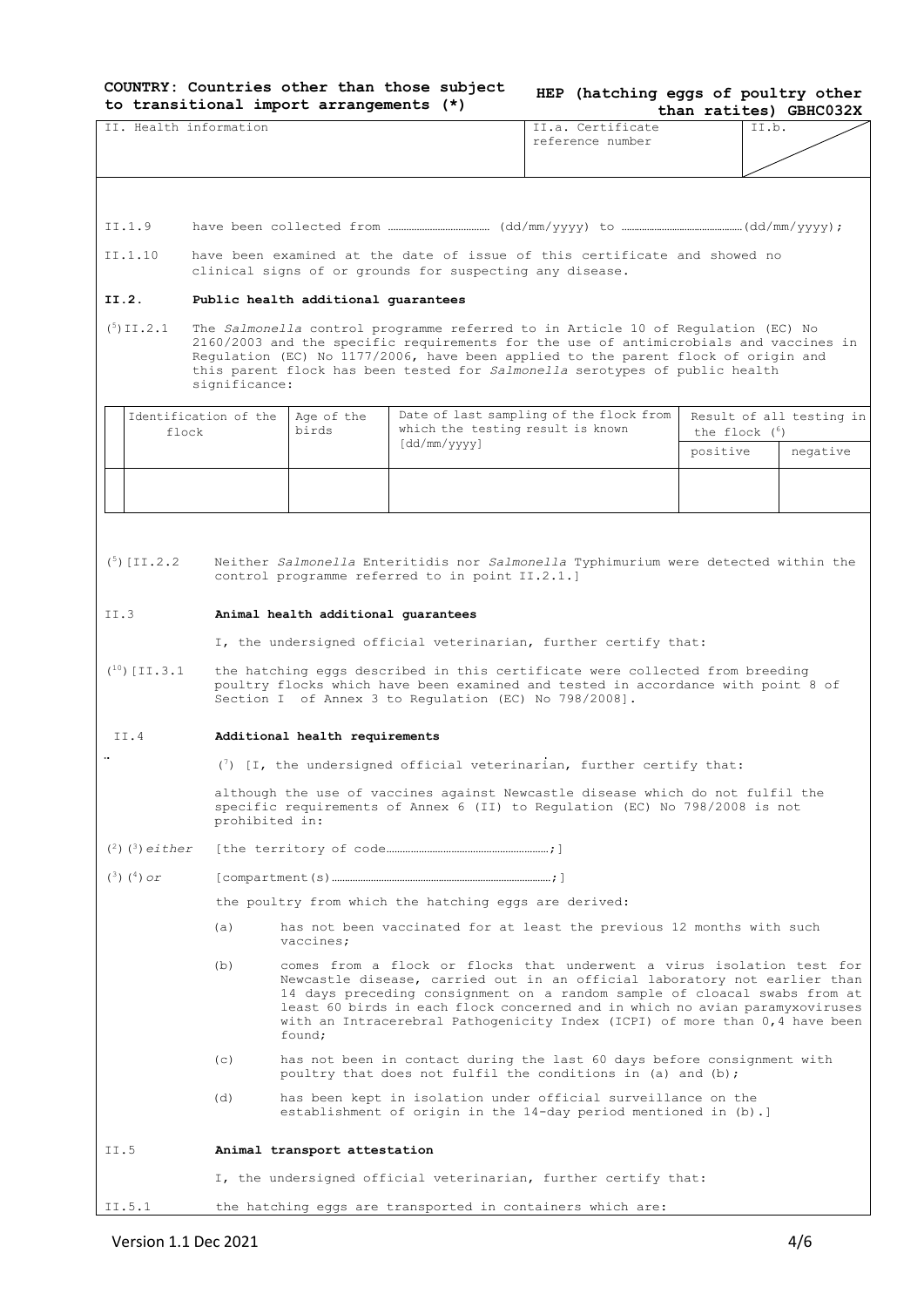# **COUNTRY: Countries other than those subject to transitional import arrangements (\*)**

| HEP (hatching eggs of poultry other |  |  |                        |
|-------------------------------------|--|--|------------------------|
|                                     |  |  | than ratites) GBHC032X |

| II. Health information        |                                                                                                                                                                                                              |                                                                                                                                                                                                  | II.a. Certificate                                                                                                | II.b. |  |  |
|-------------------------------|--------------------------------------------------------------------------------------------------------------------------------------------------------------------------------------------------------------|--------------------------------------------------------------------------------------------------------------------------------------------------------------------------------------------------|------------------------------------------------------------------------------------------------------------------|-------|--|--|
|                               |                                                                                                                                                                                                              |                                                                                                                                                                                                  | reference number                                                                                                 |       |  |  |
|                               |                                                                                                                                                                                                              |                                                                                                                                                                                                  |                                                                                                                  |       |  |  |
| $(3)$ ejther                  |                                                                                                                                                                                                              | [disposable, clean and used for the first time;]                                                                                                                                                 |                                                                                                                  |       |  |  |
| $(3)$ $\sigma r$              | [cleaned and disinfected before loading of the hatching eggs in accordance with the<br>instructions of the competent authority of the country or territory of origin; ]                                      |                                                                                                                                                                                                  |                                                                                                                  |       |  |  |
|                               | and which:                                                                                                                                                                                                   |                                                                                                                                                                                                  |                                                                                                                  |       |  |  |
|                               | (a)                                                                                                                                                                                                          | contain only hatching eggs of the same species, category and type coming<br>from the same establishment;                                                                                         |                                                                                                                  |       |  |  |
|                               | (b)                                                                                                                                                                                                          | bear the following indications:                                                                                                                                                                  |                                                                                                                  |       |  |  |
|                               |                                                                                                                                                                                                              | - the word 'hatching',                                                                                                                                                                           |                                                                                                                  |       |  |  |
|                               |                                                                                                                                                                                                              |                                                                                                                                                                                                  | - the name of the country, territory, zone or compartment of<br>consignment, - the species of poultry concerned, |       |  |  |
|                               |                                                                                                                                                                                                              | - the number of eggs,                                                                                                                                                                            |                                                                                                                  |       |  |  |
|                               |                                                                                                                                                                                                              |                                                                                                                                                                                                  | - the category and type of production for which they are intended,                                               |       |  |  |
|                               |                                                                                                                                                                                                              | establishment,                                                                                                                                                                                   | - the name, address and approval number of the production                                                        |       |  |  |
|                               |                                                                                                                                                                                                              | - the approval number of the establishment of origin,                                                                                                                                            |                                                                                                                  |       |  |  |
|                               |                                                                                                                                                                                                              | - the country of destination in Great Britain;                                                                                                                                                   |                                                                                                                  |       |  |  |
|                               | (c)                                                                                                                                                                                                          | are closed in accordance with the instructions of the competent authority to<br>avoid any possibility of substitution of the contents;                                                           |                                                                                                                  |       |  |  |
| II.5.2                        | the containers and vehicles in which the boxes mentioned above have been transported<br>have been cleansed and disinfected before loading in accordance with the instructions<br>of the competent authority. |                                                                                                                                                                                                  |                                                                                                                  |       |  |  |
| <b>Notes</b>                  |                                                                                                                                                                                                              |                                                                                                                                                                                                  |                                                                                                                  |       |  |  |
|                               |                                                                                                                                                                                                              | (*) Those countries subject to the transitional import arrangements include: an EU member State;<br>Liechtenstein; Norway and Switzerland.                                                       |                                                                                                                  |       |  |  |
|                               |                                                                                                                                                                                                              | References to Great Britain in this certificate include Channel Islands and Isle of Man.                                                                                                         |                                                                                                                  |       |  |  |
| Union (Withdrawal) Act 2018). |                                                                                                                                                                                                              | References to European Union legislation within this certificate are references to direct EU<br>legislation which has been retained in Great Britain (retained EU law as defined in the European |                                                                                                                  |       |  |  |
|                               |                                                                                                                                                                                                              |                                                                                                                                                                                                  |                                                                                                                  |       |  |  |

# **Part I:**

- Box I.8: Provide the code for the zone or the compartment of origin, if necessary, as defined under code in column 2 of Part 1 of Annex 1 to Regulation (EC) No 798/2008.
- Box I.11: Name, address and approval number of the breeding establishment.
- Box I.15: Indicate the registration number(s) of railway wagons and lorries, the names of ships and, if known, the flight numbers of aircraft. In the case of transport in containers or boxes, the total number of these and their registration and where there is a serial number of the seal it has to be indicated in box I.23.
- Box I.28 (Category): Select one of the following: Pure line/grandparents/parents/laying pullets/eggs of turkeys for consumption/others; (Identification system and Identification number): Introduce the egg mark.

#### **Part II:**

- ( <sup>1</sup>) For hatching eggs of poultry as defined in Regulation (EC) No 798/2008 with the exception of ratites.
- $(2)$ <sup>2</sup>) Code of the territory as it appears in column 2 of Part 1 of Annex 1 to Regulation (EC) No 798/2008.

( <sup>3</sup>) Keep as appropriate.